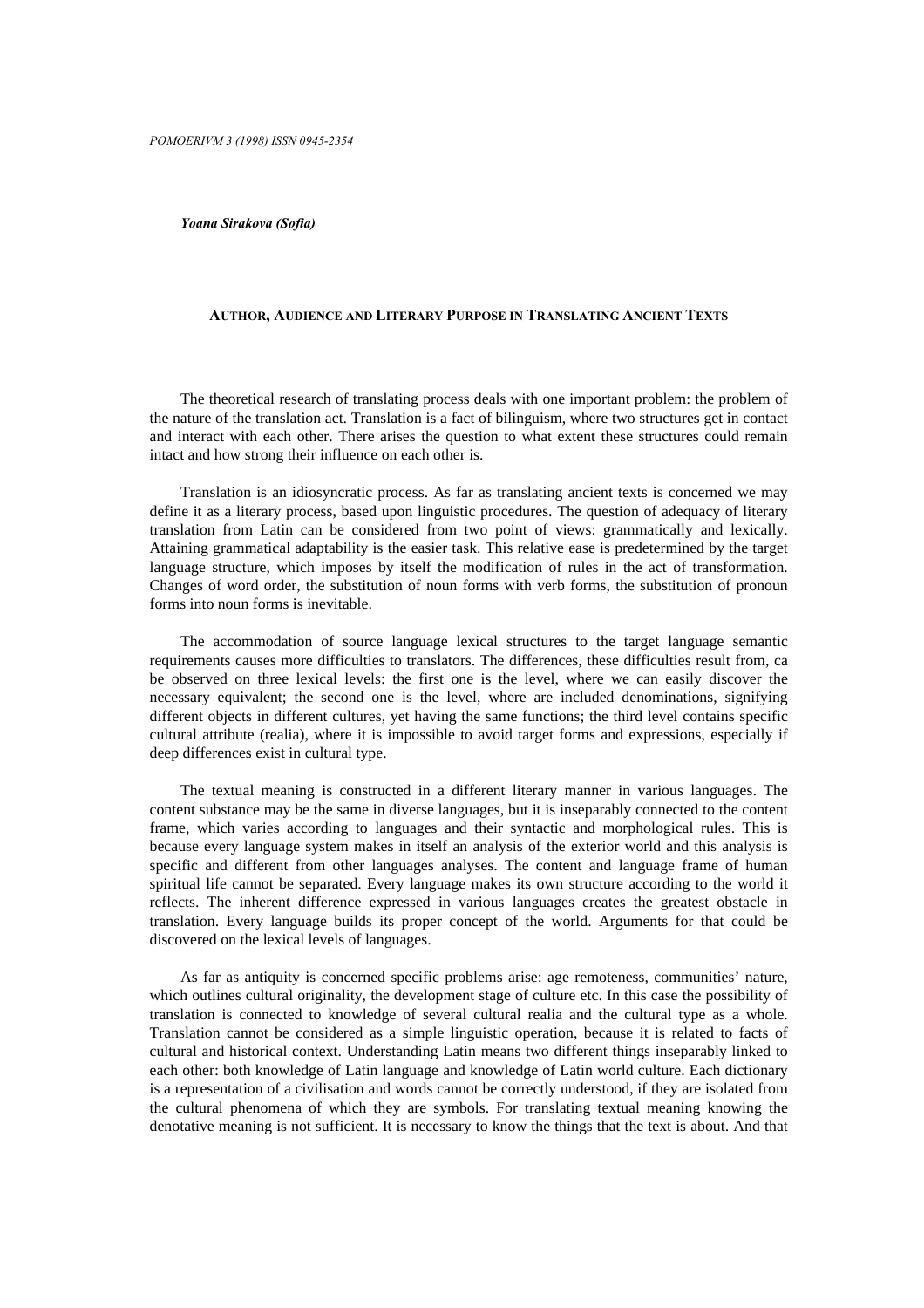is the ancient idea of Greek and Roman translators. The content of language semantics reflects the ethnography of the community speaking this language.

Translation is a part of any linguistic research, but it cannot be only considered as subject of linguistics. It cannot be closed in linguistics framework and especially in modern descriptive linguistics, structural linguistics. Translation is not a mechanical process of transferring one-language system formulas to another language system formulas. The morphology and syntax can be classified into a system, but lexis cannot be classified in the same manner. Translation is a kind of interpretation. It has to both define concrete semantic meanings for empty formulas and enter in the meanings world. That is why, translating ancient Greek and Latin means for us in the first place to understand relations between the signified and the signifier in ancient linguistic system and in the second place, to understand the same relations in the intellectual and cultural system of this world quite different from our own. Antiquity is a specific cultural type based on texts and production of texts. In the beginning the concept of text belongs to the literary theory and is closely related to language researches. The link between text and language is based on the common verbal construction of the text and language. Texts production and reception is an activity with great value for any generation and maintenance of community unity.

Creating a literary work of art presents a new stage in the complication of text structure. Text acquires ability to create sophisticated relations not only with cultural context, but also with the readership. Cultural context is a heterogeneous phenomenon. A text could become a part of different cultural contexts. In this sense translation can be considered as a conscious act of transference from one context into another. Translation motivation results from the target text audience desire for peculiar contact with the source language and its cultural area. Target language texts result from communicative target language situations. Source language texts are produced for source language readership. In the act of translation text has to be transformed for satisfying audience needs that it was not originally aimed at.

One of the main issues in translation practice and theory is related to the concept that each text is orientated at a determinate audience and can be realised entirely only in its mind. Here arises the question of the peculiar relation in communication between text and audience. Antiquity has its own specificities in this communicative process. Ancient text owns two quite important peculiarities: on the one hand, it is created to be orally received, i.e. for reading aloud; on the other hand, it is aimed at determinate community. The immediate experiencing of texts by community is more important to antiquity than receiving from more people individually. The reading problem and the oral type communication are directly related to the understanding of the text and its translation. Reading and writing on someone's own are not characteristic of antiquity.

These issues concern the original source text and source language audience. But translation is a bilateral process. It is interested in source language text and target language text at the same time. Here arises the question of the readership of the target text. Modern audience is quite individualised. The contact with the text is an independent process. Nowadays reading gives to the personality the opportunity to be on his/her own. Reading is an instrument by which man can be absorbed in a world, identifying himself with various literary heroes. Individual's freedom to both separate himself by the act of reading from other individuals and to integrate himself with the others, predetermines varied and rich spiritual life of modern people. As far as translation is concerned, this fact is of great importance because target text readers differ from each other in their preferences, in the motivation they read translated text. Actually the primary function of translation is purely utilitarian: to overcome the lack of knowledge of source text language. Therefore, after defining original text audience, we have to ask ourselves whom translation is aimed at. In such a way, we can generally set apart two main readers groups: readers who do not know the source language and read the text because of some precise interest or curiosity; the second group includes people who study the source language and read texts with the help of translated texts. Contrast between collective and strictly individualised use of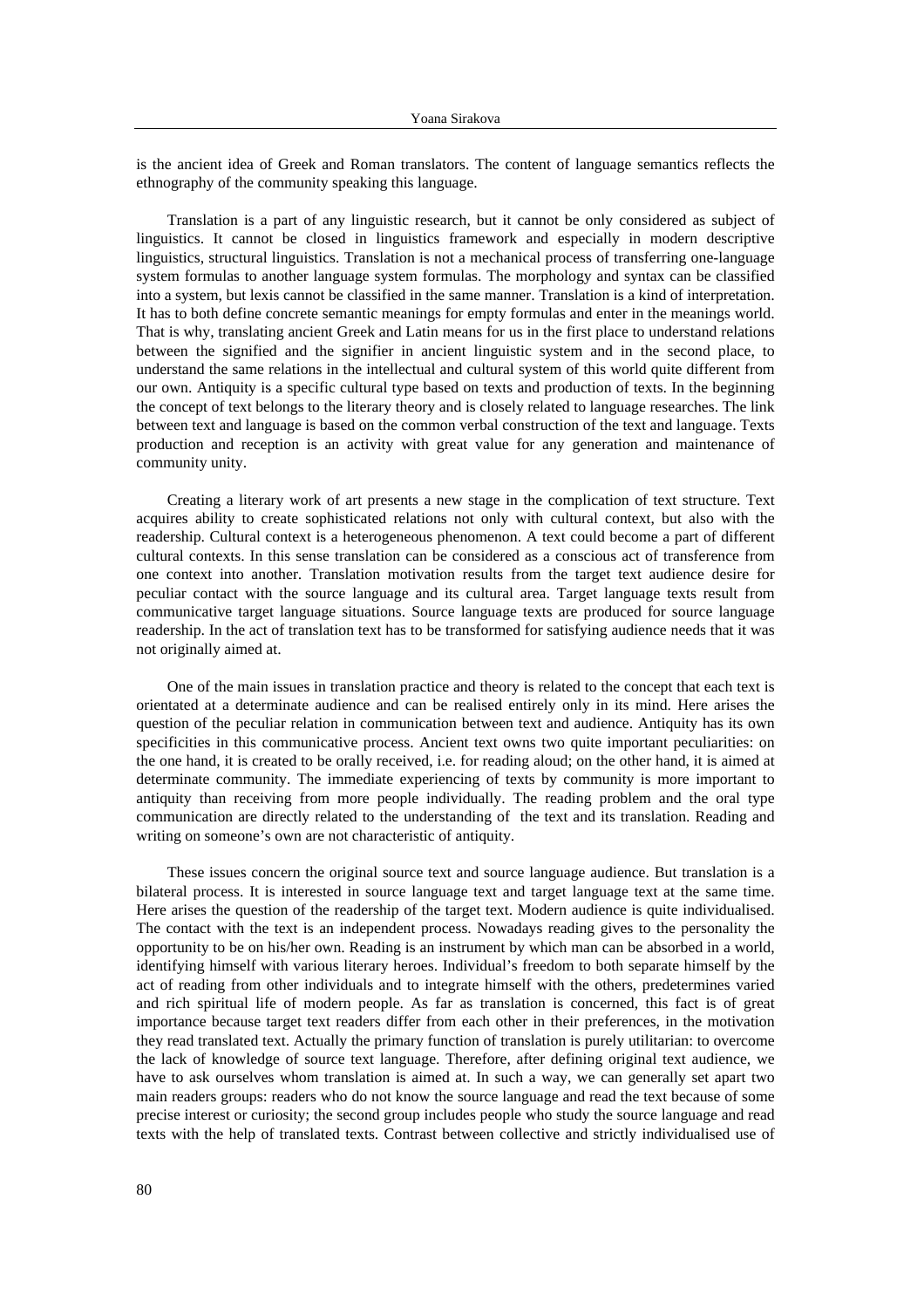texts in antiquity and modern age is one of the main reasons for the different impact on text audience. We may add the fact that ancient audience mainly consisted of listeners, whereas modern audience consists mainly of readers.

The specific human activity of translating begins in III c. BC Thus we may consider the original value of Livius Andronicus' fragments of the Odyssey as a beginning of a new cultural activity. In Livius Andronicus' work we may see not only the origin of Roman literature, but in a wider sense the origin of European tradition in poetic translation. By virtue of translation act Greek original texts become generally known to Romans and thus came the beginning of an essential process development – this process goes along with the evolution of literature: this is the process of unimpeded communication and cultural penetration into literatures of various communities and civilisations, i.e. the translating process.

Translation process, if we assume its beginning started with Livius Andronicus' translation of the Odyssey into Latin, owns a set of specificities. The first reason that determines Livius Andronicus' translation peculiarity is its main purpose: Livius Andronicus' task was not to make generally known to Romans one of Homer's poems. Romans' aesthetic tastes were quite satisfied with Plautus' comedies and they did not need this kind of classic text. Livius Andronicus' translation aim had been to set the beginning of Latin literary language on the one hand and on the other hand, to lay the foundations of the language system formation. For this purpose Livius Andronicus translated the Odyssey in "saturnius versus" and changed Greek nouns with their Roman correlates:

#### Virum mihi, Camena, insece versutum  $(Od. a, 1)$

He avoids here the address Mo $\tilde{\sigma}$  $\sigma$ , using *Camena*. In one of the next verses he gives Kpovi $\delta$ n with the periphrasis Saturni filius:

### pater noster, Saturni filie ... (Od. a, 45)

For reproducing MoÙ $\rho \alpha$  from the Greek original, he coins *Morta*, which do not fill up the meaning of the Greek noun, but its priority is to be purely Latin denomination.

In such a way Livius Andronicus stimulated Roman *homines docti* to use their language, to seek creating their works Latin equivalents for Greek words, although most of them were translated Greek originals. Livius Andronicus translation of the Odyssey is the introduction to Roman literary history and Latin language system evolution. In this sense, we can say his aim is not purely utilitarian: to remove the barrier of language difference. It is much greater: to create a new language and to encourage its development.

Two centuries later Latin had already its own established place within the borders of antiquity. Cicero, who became a model of Roman eloquence with his works, used in them many fragments of Greek drama authors and Homer's poems, translating them into Latin and not quoting them in Greek. Cicero's translations are quite different from Livius Andronicus' ones, Naevius' and Ennius' translations. Cicero' translating purpose is to transfer the artistic merits of texts or authors' ideas and concepts. Translated fragments give us a possibility to observe the way Cicero gives Roman form to Greek thought.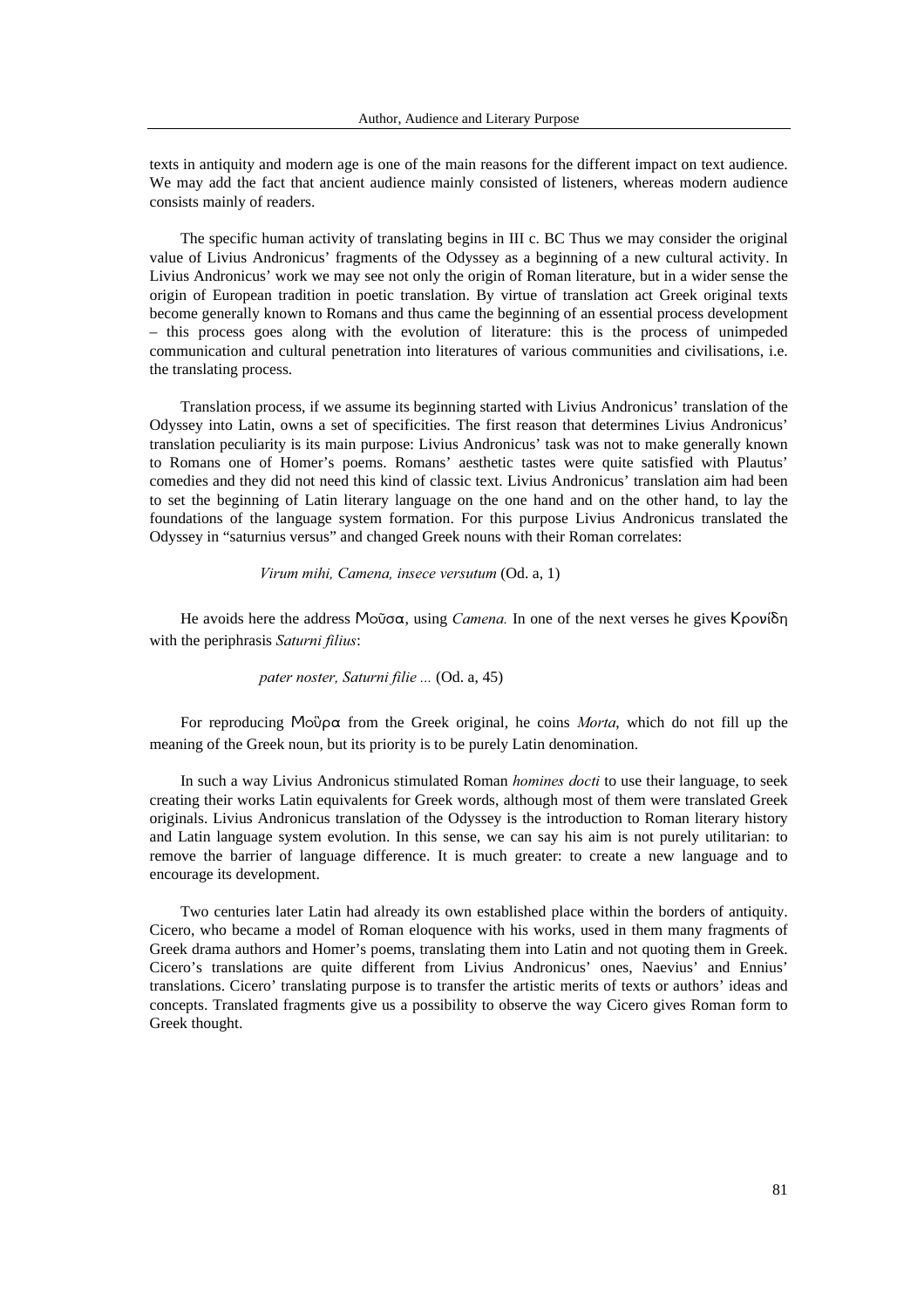Cicero used translated verses from the Iliad in his work *De divinatione*  $(2, 63)$ . The fragment contains a description of the omen sent from gods to Greeks and Kalchas' prophecy.

- 299 τλῆτε, φίλοι, καὶ μείνατ' ἐπὶ χρόνον, ὄφρα δαωμεν, ἢ ἐτεὸν Κάλχας μαντεύεται ἦε καὶ οὐκί. εὖ γὰρ δὴ τόδε ἴδμεν ἐνὶ φρεσίν, ἐστὲ δὲ πάντες μάρτυροι, οΰς μή κῆρες ἔβαν θανάτοιο φέρουσαι· χθιζά τε και πρωίζ', ὅτ' ἐς Αυλίδα νῆες 'Αχαιών ήγερέθοντο κακά Πριάμω καὶ Τρωσὶ φέρουσαι·
- $305$  ήμεῖς δ' άμφὶ περὶ κρήνην ἱεροὺς κατὰ βωμοὺς έρδομεν άθανάτοισι τεληέσσας εκατόμβας, καλῆ ὑπὸ πλατανίστω, ὅθεν ῥέεν ἀγλαὸν ὕδωρ· ένθ' έφάνη μέγα σῆμα· δράκων έπι νώτα δαφοινός, σμερδαλέος, τόν ο' αύτος Όλύμπιος ήκε φόωσδε,
- 310 βωμοῦ ὑπαΐξας πρός ρα πλατάνιστον ὄρουσεν.  $i$ νθα δ' έσαν στρουθοΐο νεοσσοί, νήπια τέκνα, όζω έπ' άκροτάτω, πετάλοις ύποπεπτηῶτες, όκτώ, άταρ μήτηρ ένάτη ήν, η τέκε τέκνα. ένθ' ὄ γε τοὺς ἐλεεινά κατήσθις τετριγῶτας·
- 315 μήτηρ δ' άμφεποτάτο όδυρομένη φίλα τέκνα· την δ' έλελιξάμενος πτέρυγος λάβεν άμφιαχυΐαν. αὐτὰρ ἐπεὶ κατὰ τέκνα φάγε στρουθοῖο καὶ αὐτήν, τον μεν αρίζηλον θήκεν θεός, ός περ έφηνεν· λᾶαν γάρ μιν έθηκε Κρόνου πάις άγκυλομήτεω·
- 320 ήμεῖς δ' έσταότες θαυμάζομεν, οἶον ἐτύχθη. ώς ούν δεινά πέλωρα θεών είσῆλθ' έκατόμβας, Κάλχας δ' αύτίκ' έπειτα θεοπροπέων άγόρευεν· ΄ τίπτ' άνεω έγένεσθε, κάρη κομόωντες 'Αχαιοί; ήμιν μέν τόδ' έφηνε τέρας μέγα μητίετα Ζεύς,
- 325 ὄψιμον ὀψιτέλεστον, ὅου κλέος οὖ ποτ' ὀλεῖται. ώς ούτος κατά τέκνα φάγε στρουθοΐο και αύτήν, όκτώ, άταρ μήτηρ ένάτη ήν, η τέκε τέκνα, ώς ήμεῖς τοσσαῦτ<sup>'</sup> ἔτεα πτολεμίξομεν αὖθι, τώ δεκάτω δε πόλιν αίρήσομεν εὐρυάγυιαν.<sup>3</sup>
- 330 κεΐνος τως άγόρευε· τά δή νῦν πάντα τελεΐται.

ferte, viri, et duros animo tolerate labores, auguris ut nostri Calchantis fata queamus scire, ratosne habeant an vanos pectoris orsus. namque omnes memori portentum mente retentant, qui non funestis liquerunt lumina fatis. Argolicis primum ut vestita est classibus Aulis, quae Priamo cladem et Troiae pestem ferebant, nos circum latices gelidos fumantibus aris aurigeris divom placantes numina tauris sub platano umbrifera, fons unde emanat aquai, vidimus immani specie tortuque draconem terribilem, Iovis ut pulsu penetraret ab ara; qui platani in ramo foliorum tegmine saeptos corripuit pullos; quos cum consumeret octo, nona super tremulo genetrix clangore volabat, cui ferus immani laniavit viscera morsu. hunc, ubi tam teneros volucris matremque peremit, qui luci ediderat genitor Saturnius idem abdidit et duro formavit tegmine saxi. nos autem timidi stantes mirabile monstrum vidimus in mediis divom versarier aris. tum Calchas haec est fidenti voce locutus: "quidnam torpentes subito obstipuistis, Achivi? nobis haec portenta deum dedit ipse creator tarda et sera nimis, sed fama ac laude perenni. nam quot avis taetro mactatas dente videtis, tot nos ad Troiam belli exanclabimus annos. quae decumo cadet et poena satiabit Achivos." edidit haec Calchas; quae iam matura videtis.

(Iliad, 2, 299-330)

There are proofs in several verses that Cicero followed the tradition established by L. Andronicus to search Latin equivalents for the Greek names of gods. Cicero translates Greek goddess of death  $\kappa$ nges as pernicious fate, *fata funesta*. The idea of "death" and "destruction" is contained in the meaning of the two words in the compound word – in *fata* as well as in *funesta* (v. 302). In the next verse  $\alpha \dot{\alpha} \tau \dot{\delta}$ ;  $\dot{\alpha}$   $\dot{\alpha}$  is represented directly with the name of *luppiter*. Linking into one three verses (v. 317, 318 and 319), which present two sentences in the Greek original, Cicero uses the denomination Genitor Saturnius, which is precisely corresponding to  $\theta \in \zeta$ , on the one hand and, to Kρόνου πάις on the other hand. Genitor corresponds to θεός and *Saturnius* means literally "son of Saturn" and corresponds to  $K\rho\acute{o}v$ ov  $\pi\acute{\alpha}$ <sub>15</sub>.

There is an interesting translation of the word groups  $\delta \xi$ uev  $\epsilon \nu \hat{i}$  (v. 301) and τανάτοιο φέρουσαι (v. 302). Saving descriptive manner of expression, Cicero do not simply use the verbs meaning "remember" and "die". He uses compound word groups – retentant memori mente and *linquo lumen*. The first Latin equivalent is precise not only in its meaning as a whole, but as well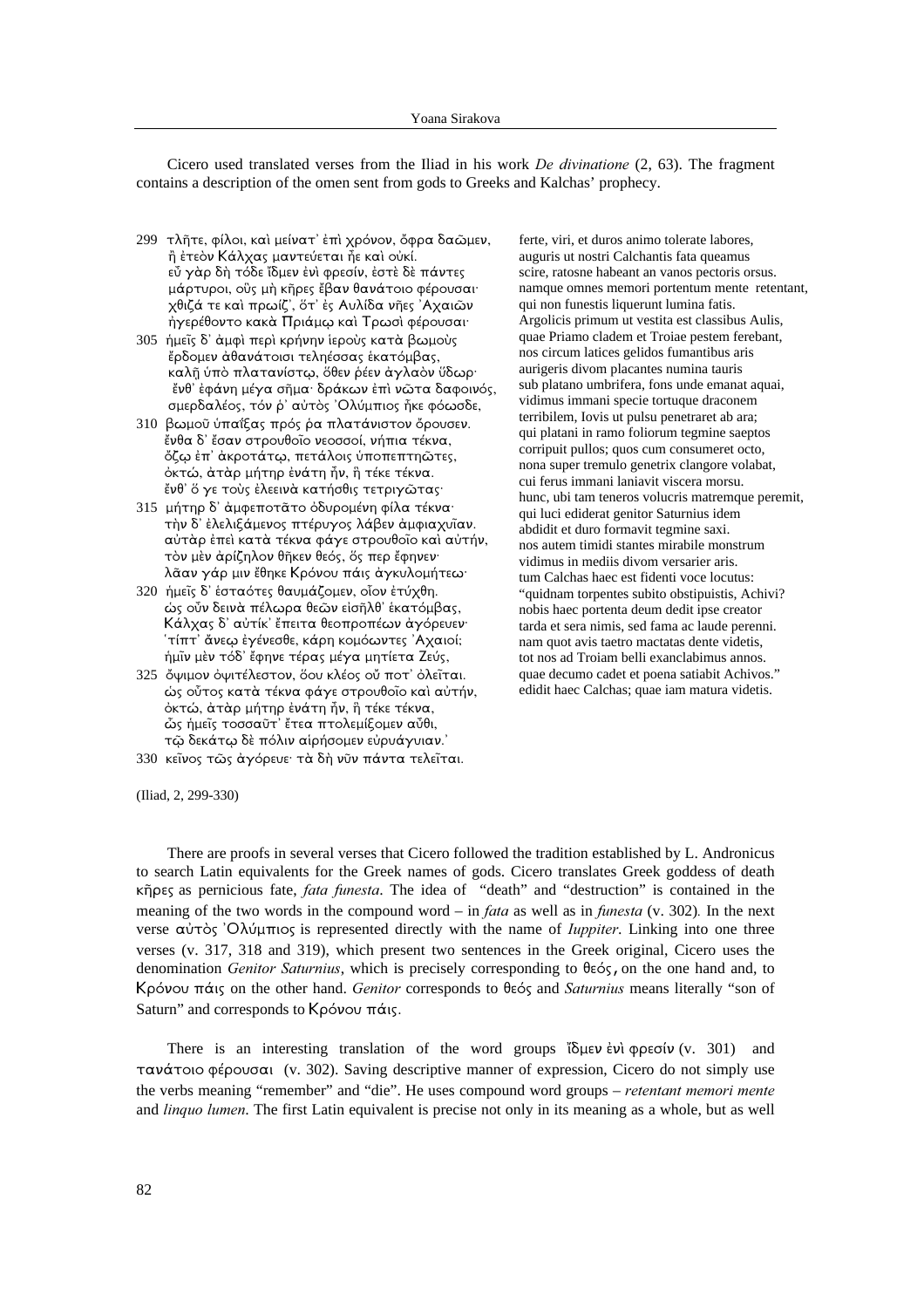as in the meanings of each detached component-word. The second one is also a close equivalent, although its two parts are not exact correspondences of the Greek word group constituents.

The concept of  $\kappa \alpha \kappa \acute{o}v$  is a peculiar one in antiquity. There is a quite an interesting though not literal translation of it in verse 304. Cicero uses two denominations to represent the word in Latin:  $clades$  and pestis, linked with the conjunction et. In ancient Greek and especially in the Iliad  $\kappa \alpha \kappa \acute{o}v$ contains the idea of "calamity" (disaster), "destruction" and more precisely "war distress" or "defeat", which causes damages and misfortune. In this sense the words *clades* and *pestis* entirely fill up the meaning of the Greek word  $\kappa \alpha \kappa \delta \nu$ . Instead if using a formal equivalent translating the concept with the Latin *malum* Cicero turns to dynamic equivalence subdividing the meaning of  $\kappa \alpha \kappa \acute{o}v$  into two separate meanings. He acquires the full and exact sense of the translated concept by linking two words with the conjunction  $et$ . It is little probable that Cicero had done this parcellation for the metre sake. In ancient Greek mental system the concept  $\kappa \alpha \kappa \acute{o}v$  – "evil" contains the idea of some failure, most often sent by gods whose agent on earth are human beings or nature. Evil for the individuals of the closed community is not an abstract concept. It has concrete dimensions and carries the marks of some system disturbance in human and natural world. In this sense it is something exterior, detached and independent from people themselves and community as a whole. The meaning of the word malum in Latin has quite a different nuance. Evil is rather human quality. It is some vice or defect of the individual personality. That is to say, as interior human characterisation evil become a cause of crime, malefaction or harm to someone else.

In the next three verses (305-307) there is some diversion from the accurate translation. There may be two reasons for this: the lexical rules of Latin language system and the fact that this is a poetic translation, where content is privileged to form. The Greek word kontrypty has its exact equivalent in Latin – fons. Cicero chooses a descriptive manner of expression and translates *latex gelidus*. The understanding of a "source" as a place where flows limpid and cold water is motivated for any length of time in human mind. There is a substitution of translated equivalents. In verse 307 the Latin fons represents the idea contained in άγλαὸν ὕδωρ. In the verse 305 the Greek κρήνην is translated as latex gelidus.

For the sake of doing a translation not alien to Romans and sounding well in Latin Cicero gives dynamic equivalents to some Greek word groups and single words. He searches for equivalents not only in language, but also in thought. He does not mechanically represent the word group iερούς βωμούς with *ara sancta* in Latin. He uses *ara fumans*. This compound word unit is stable in Latin language and Roman's mind as well as the Greek *iepoùs*  $\beta \omega \mu \omega \nu \sigma$  is for the Greeks. I.e. here is a substitution of a stable word group from the source language with a correspondent stable word group from the target language. A similar motivation may be behind the translation of the word group  $\tau$ εληέσσας έκατόμβας into the Latin *aurigeris tauris*. The idea of perfection, meaning best, selected sacrifices contained in the Greek adjective  $\tau \in \lambda$  and  $\lambda$  and  $\lambda$  and exact equivalent either in Roman's thought or language.

The adjective  $\kappa \alpha \lambda \dot{\varphi}$  in Greek is peculiar on the one hand with its meaning, on the other hand with its use. Specificity results to a great extent from its being included in the important to Greeks concept of  $\kappa \alpha \lambda$  ok $\alpha \gamma \alpha \theta$  is The first meaning of the word  $\kappa \alpha \lambda \phi$  is "beautiful", "pretty", "handsome" – here appearance is concerned – hence arise meanings related to the so called "inner beauty" and "inner handsomeness" of human kind – "gentle", "valiant", "honest". A similar use of Latin pulcher would not be natural. It would be quite artificial, because it is used to name a human quality. Cicero translates  $\kappa \alpha \lambda \dot{\alpha}$  as *umbrifer* to represent a quality of an object, more precisely of a tree.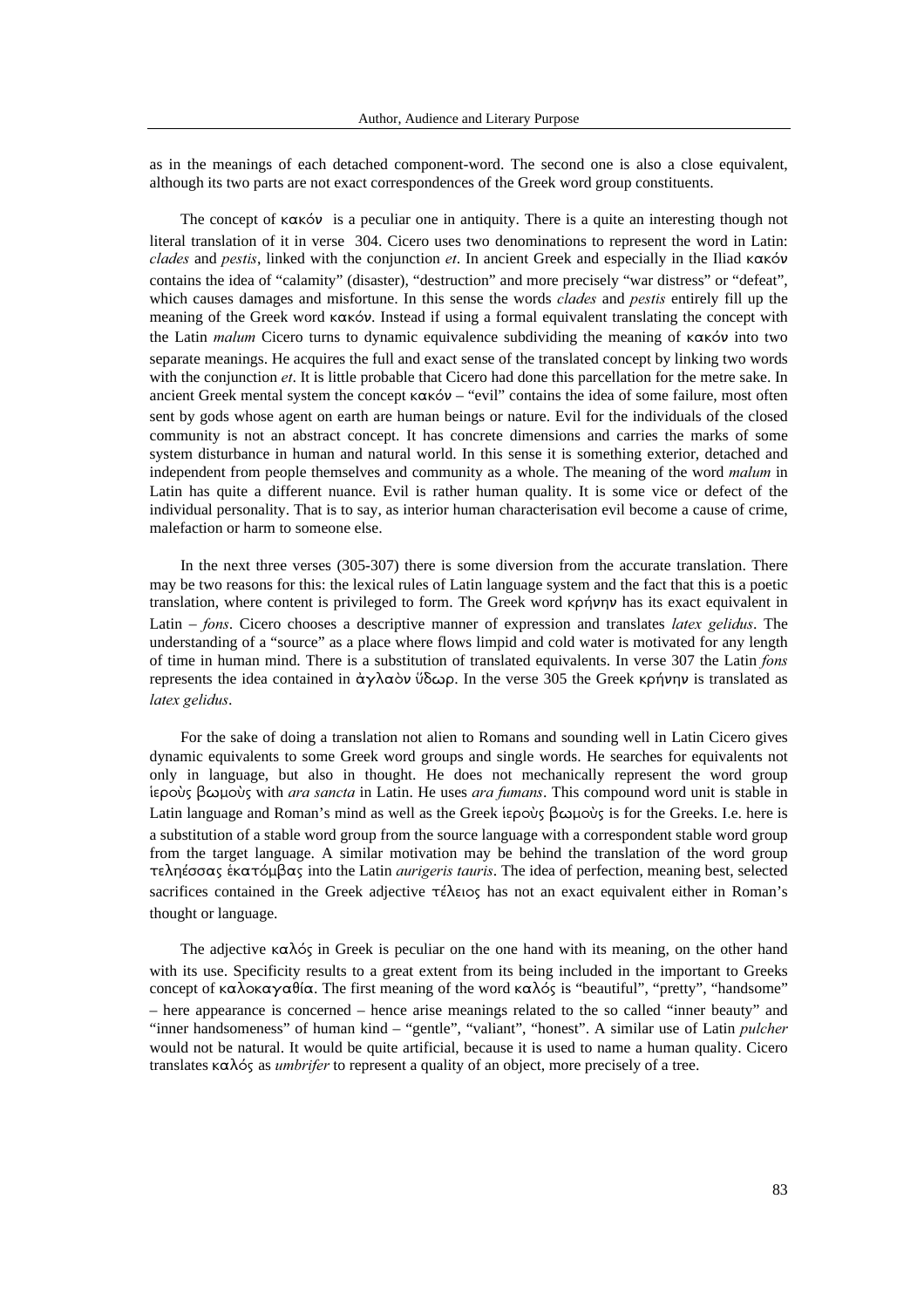As far as the Greek verb  $\pi\lambda\alpha\tau\dot{\alpha}\nu\sigma\tau$  is concerned, it has a strong emotional connotation "tuck in (under)", "nestle", "lurk", "hide". In the original text it is related to birds tucked under a tree. In the Latin text we read the following verses:

## qui platani in ramo foliorum tegmine saeptos corripuit pullos;

The sense of "tucking", "hiding" contains on the one hand the verb saepio, on the other hand it is strengthened by the noun *tegimen*, which has got similar meanings to the verb.

The preference for expressing action in Latin purely with verbs or nouns, but not with verbal nouns or forms (participles) is probably the reason  $\delta\delta\nu\rho\phi\psi\phi$  is to be translated with *tremulo* clangore. Cicero could use the Latin verb *queror*, but it seems not to have the same emotional effect and intensity. Nevertheless, this verb is used in Horace's works in the same context: queruntur in silvis aves.

The literary poetic expression is also achieved in verse 320:

# nos autem timidi stantes mirabile monstrum vidimus

The Greek verb  $\theta \alpha \nu \mu \dot{\alpha} \zeta \omega$  is not represented with the literal Latin equivalent *miror*. The verb sense is covered by two adjectives: *timidus* and *mirabilis*. The second one has the same root as the verb *miror* and embraces completely its content. At first sight *timidus* has a remote meaning – it means "timid", "reverential", "cautious". Nevertheless, in these meanings is hidden the idea of "miracle", "wonder". Timidity and reverence are emotions people feel in the presence of some unusual, unexpected, inexplicable phenomena, something extraordinary and unknown, which goes out of their notions of world. Greater emotional effect is often achieved by putting in implicitly ideas and words meanings. In the same manner we may interpret the use of the two verbs *torpeo* and *obstupesco* as translations of  $\text{KveQ}$   $\epsilon$   $\gamma \epsilon$  vector (v. 323). Their meanings "stiffen", "stupefy" have a greater impact than the literal translation "to stay stilly". The adverb *subito* formally divides the two verbs, but it relates them lexically.

Cicero's task is quite easier to solve. The time-place-tradition elements of the original and translated text are almost the same. The audience had not completely changed. Literary purpose in translation concerns the same epoch – antiquity.

As far as modern literary translation of ancient texts is concerned there arise some additional questions. What makes a written work a work of literature? Could we place a translated ancient text in our target literary system? As far as each text has got its own context and time-place-tradition elements how could we cut the original text from its own context and put it in translator's one?

Let us see briefly some translations of the famous Catullus' poem 86. The choice of this poem is not fortuitous. The poem is peculiar with the fact that there is no depicted image. It represents a description of an emotion, a feeling. There are no clearly sketched frames. This is something we cannot see and imagine. We must feel it. These emotions were felt by an individual personality 20 centuries ago. So, the translator must try to achieve an equivalent effect in the translated text audience as it was for the original text audience.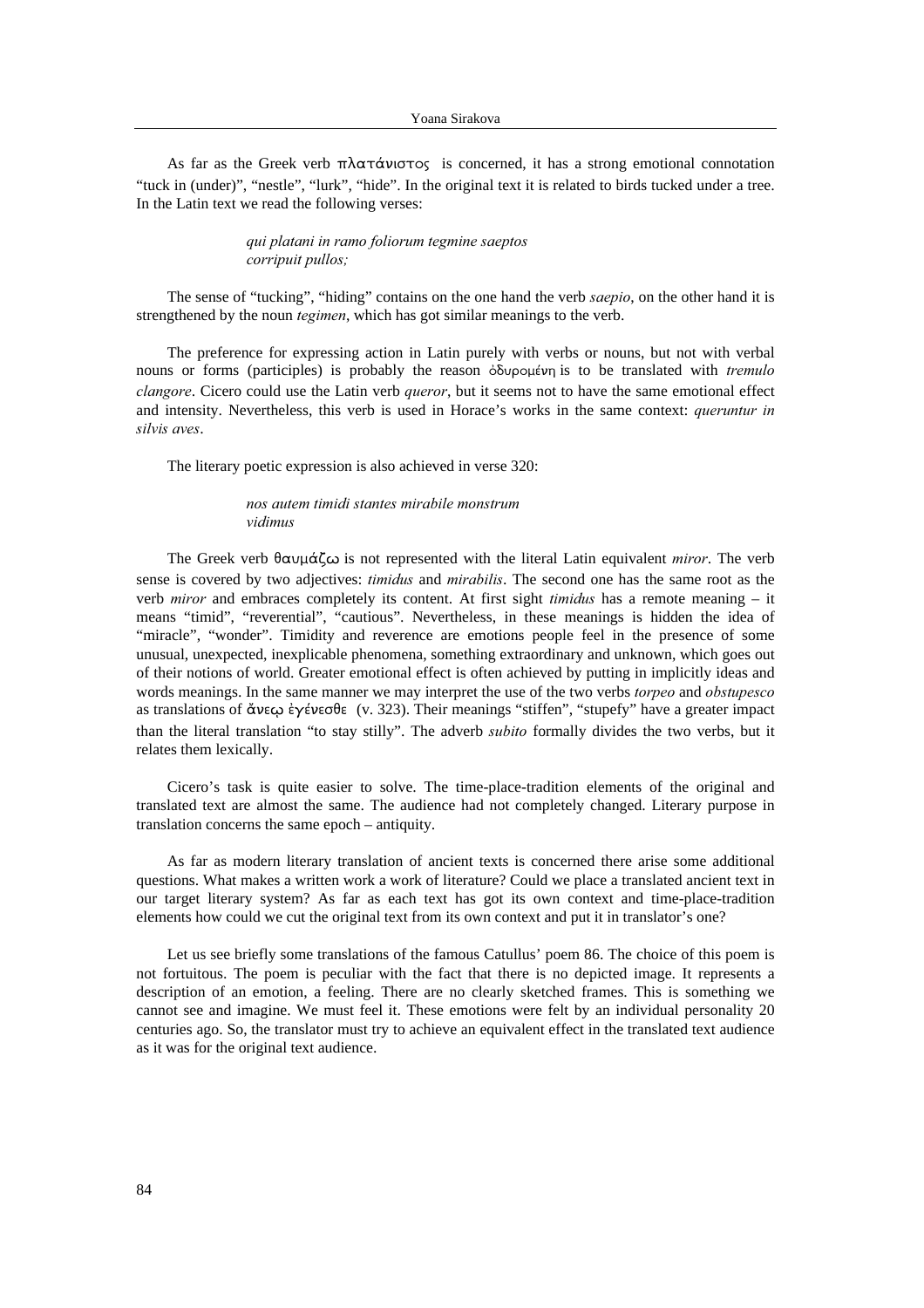| <b>Prose Translation</b>         | <b>Verse Translation</b>                            |
|----------------------------------|-----------------------------------------------------|
| I hate and I love. Why I do so   | I hate yet love. You ask how this can be.           |
| Perhaps you ask: I do not know,  | I only know its truth and agony.                    |
| But I feel it I am in agony.     | (T. Savory)                                         |
| (T. Savory)                      |                                                     |
| I hate and love. Why I do so,    | I hate and love. And if you ask me how,             |
| Perhaps you ask, I know not, but | I do not know: I only feel it and I' m torn in two. |
| I feel it and I am in torment.   | (P. Whigham)                                        |
| (Loeb Classical Library)         |                                                     |

Prose translation of verse can not have the same equivalent impact. It does not matter how many poetic words are used: torment, agony. The distortion of verses distorts the effect. Prose translated poems are, in fact, destroyed literary works. We cannot place them in the target literary system because of their distorted literary framework.

With the distortion of literary frames translated text audience also changes. Prose translations of poems would not satisfy people interested in ancient literature who do not know the source language. Works of literature must be saved i.e. translated as works of literature. Literary purpose seems to be a basic issue in translation. Equivalent literary devices must reach impact on the new audience.

When translated work is read as work of literature by the new audience independent of context and literary system changes, we could say that translator's task has been accomplished.